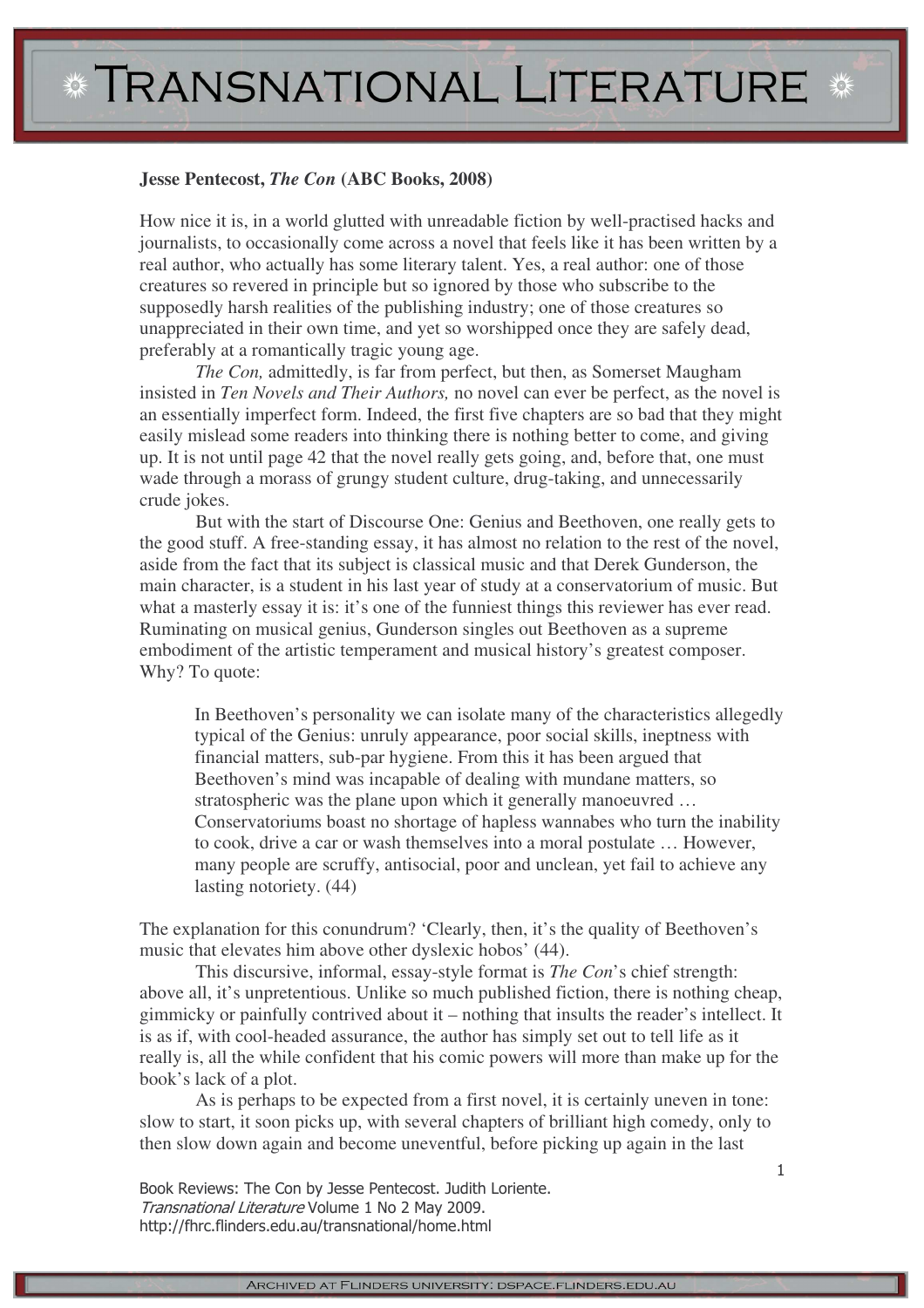ninety pages. But in the greater scheme of things this is a minor flaw, and the quality of the observational humour more than makes up for it. One scene, in the chapter entitled 'In Purgatory', highlights, perfectly exquisitely, the issue at the heart of the comedy of manners: that the battle is not just between those with good manners and bad, but between those who have manners, and those who do not – and who are constitutionally incapable of grasping just how they have managed to give offence. Derek's somewhat loutish friend Martin, with Derek in a café, begins swearing his mouth off (his usual manner of speech) in front of a family eating their breakfast. The result is perhaps only to be expected: 'As the father got up, he leant over their table and hissed in an English accent, "You two ought to be ashamed of yourselves." His left hand, planted on the table next to Derek's cup, shook badly' (64). Martin's response, far from being one of profuse apology for swearing in front of the man's children, is a genuinely bewildered query that includes yet another four-letter word. The entire scene, from Derek and Martin's entry into the café, throughout the gradually building tension and the father's twitching at the expletives, through to Derek's final twinge of sympathy for what the children's home life must be like, 'away from the moderating gaze of the public' (66), is flawless, and clearly the work of a master comedian. Not one further stroke of the brush could have bettered it.

The depiction of the family, too, is worth noting as an example of the author's magnificent flair for cool, detached, ironical observation:

On their other side, Derek's right, was a family eating their breakfast. They deserve a mention for the tense quiet in which they sat, an aural black hole in an otherwise rambunctious atmosphere. … It seemed to be emanating primarily from the father, a tall man seated nearest to them, glowering at the remains of his Eggs Benedict with concentrated zeal. … For this family, silence at mealtimes was obviously a longstanding rule, and reeked of nothing so much as ill-suppressed rage. (63)

There is something almost Seinfeldian in this type of on-the-ball observational humour: *The Con* is filled with these sort of jokes, ones which are so deadly accurate that one cannot help but laugh out loud at them but which, obvious as they seem after the fact, one wouldn't have stopped to think about until they were so astutely pointed out. To give one last example, again from Discourse One:

No one tunes into daytime talkshows to watch the upper echelons of society describe how they've managed to increase their already considerable fortunes. No, we want to hear about the rise from zero to hero, about sales assistants who marry princes, about illiterates with IQs of seven who become astronauts, or president of the most powerful country on earth. (47)

These swipes at modern and not-so-modern society, these occasional, unexpected flashes of wry comic genius make *The Con* well worth reading in spite of its flaws, at least for lovers of comic novels. They make up for the fact that the book really is a tad too long – a short, sharp comic novel, in the manner of Evelyn Waugh's early comic masterpieces, might have been better – and for the fact that the humour occasionally

Book Reviews: The Con by Jesse Pentecost. Judith Loriente. Transnational Literature Volume 1 No 2 May 2009. http://fhrc.flinders.edu.au/transnational/home.html